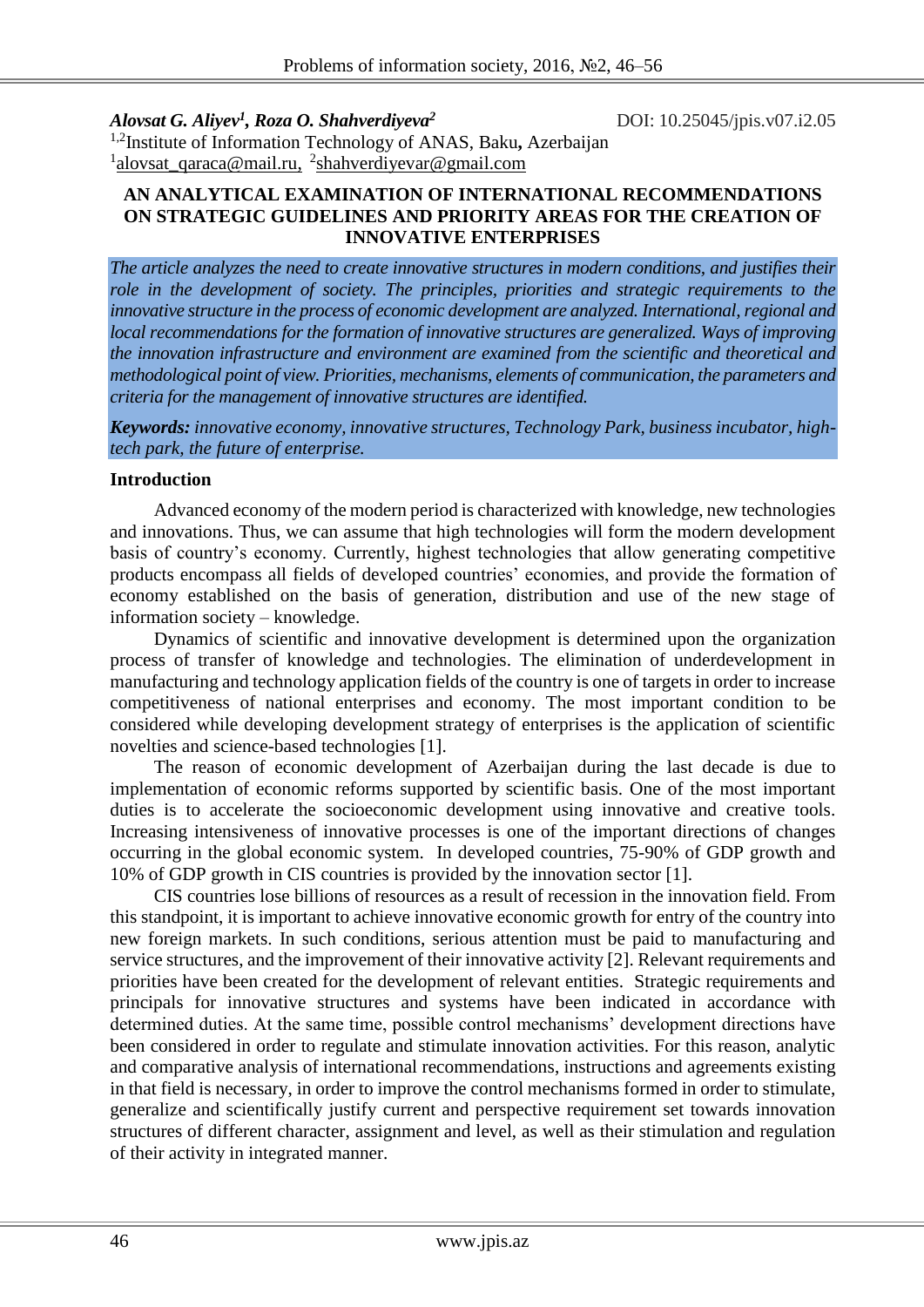#### **Organizing innovation activity in international economic agencies and enterprises**

There are many international economic agencies worldwide that are engaged in problems of innovative enterprises, entrepreneurship and innovation technologies. The *United Nations University – Maastricht Economic and Social Research Institute on Innovation and Technology* (UNU-MERIT) has conducted researches in economic, innovation and innovative entrepreneurship fields. Role of innovations in economic development and factors of innovative environment have been researched in those researches [3].

*United Nations Economic and Social Council (ECOSOC)* serves as the central forum acting in innovation thinking development field and supporting continuous economic development [4]. ECOSOC has several regional branches in Africa, Asia, Europa, Latin America, Asia and Pacific Ocean basin. Event organized on "Innovation and technology for development of knowledgebased economy in Arab region" conducted in Amman, Jordan in 2015 by the technological development commission can be sited among regular actions taken by them.

Topical issues, such as trade and development, information economy, e-commerce innovation and broadening of application of technologies, can be found on the official web site of *United Nations Conference on Trade and Development (UNCTD*). Besides, UNCTD continues its research in fields such as creative economy, industry, technologic innovations, e-commerce, investments, ICT, activities of innovative structures. Statistical indicators of UNCTD can be found on its web-portal. These indicators include 1) international trade, 2) economic growth,3) foreign investmnets, 4) information economy etc. [5].

Overall, currently, there are 194 member states of UN conference on Trade and Development. Azerbaijan is among top 20 member states. UNCTD has structural divisions such as 1) trade and development committee, 2) investment, entrepreneurship and development committee, 3) science and technology committee for development [5]. UNCTD has conducted many international conferences in different years.

UN Special Programme is a joint effort of UN and Central Asian countries going through transition phase. Main objectives and activity directions of the programme were expressed in Tashkent Declaration in 1998. The objective of the program is to support and encourage integration of regional countries, attraction of internal and external resources to financing of priorities, more active application of standards and norms of Economic and Social Commission for Asia and Pacific and The United Nations Economic Commission for Europe (UNECE). Azerbaijan was accepted to the  $4<sup>th</sup>$  session of Regional Consultation Commission conducted in Bishkek city in 2002 [6].

Another important agency – **Organization for Democracy and Economic Development** (GUAM), was created in 2006. The main objectives of the organization is the recognition of democratic value, providing the rule of law and human rights, sustainable development, deepening European integration in order to create a general security environment, also broadening of economic and humanity cooperation.

Let's remind that *UN Development Programme* (UNDP) has adopted "Knowledge control strategy in 2014-2017 years". Moreover, following can be sited among important annual reports and events conducted by UN DP [7]: 1) Annual summary of innovative enterprises for the year of 2014 2) Discussion report on "Innovation monitoring and assessment" prepared and knowledge and innovation group and conducted in 2013, 3) "Knowledge and innovation report" for 2011- 2013 years for Europe and CIS region [7].

*International Association Of Organization Innovation (IAOI)* was established in Florida, USA in 2005 [8]. IAOI is a professional organization specialized in management, development of innovative products, services and technologies and performance of engineering works. The mission of the organization is to increase the role of innovations and new technologies in the operations of the enterprises, create new enterprises by strengthening international relations, and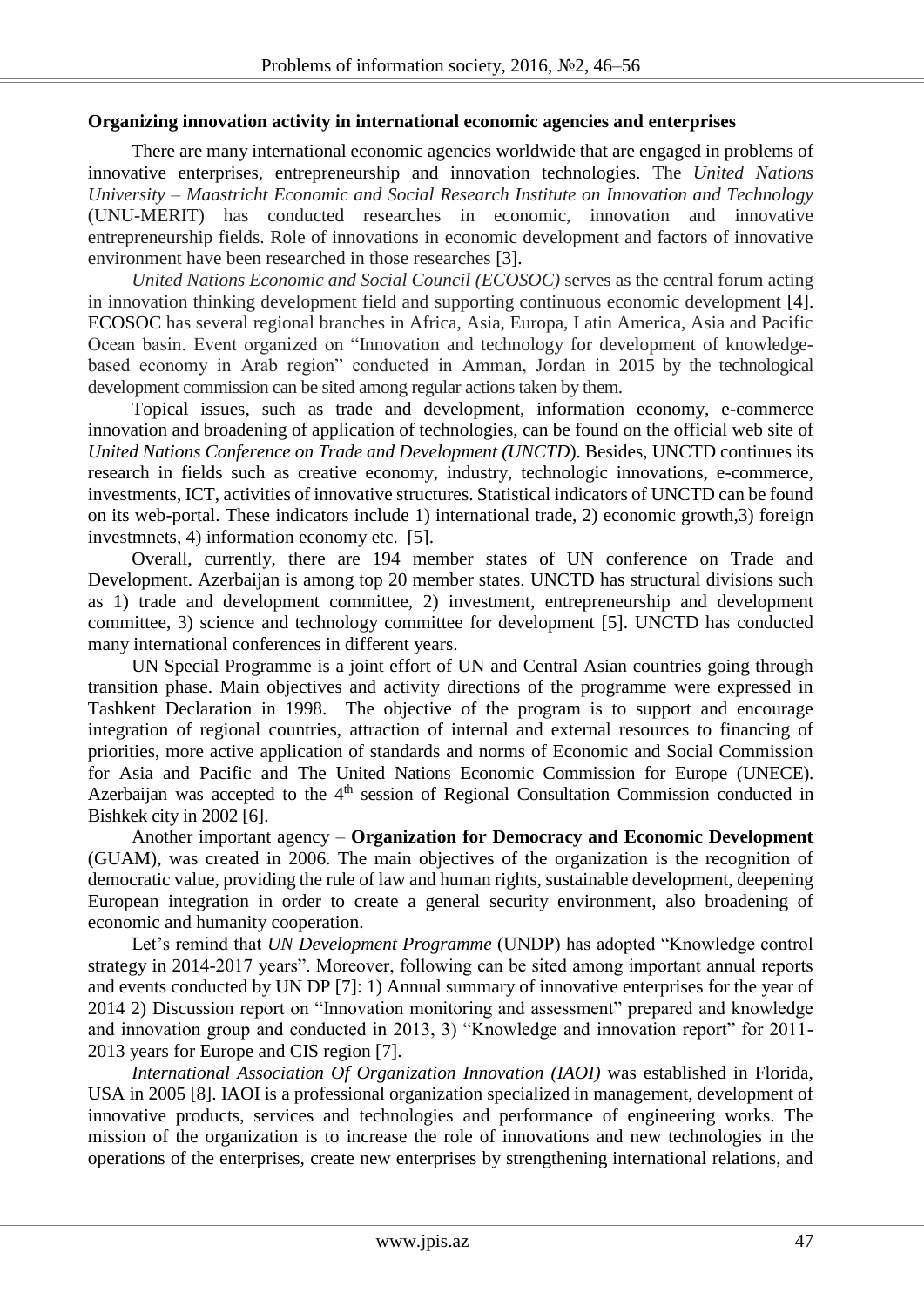achieve more efficient results in their operations. IAOI International Journal publishes over 300 articles on innovations [8].

IAOI conducted the 12th European conference on "Creativity and innovation" in Portugal. This organization also annually conducts international conferences in South-Asian countries. One of those conferences was held in Indonesia in 2015, and covered topics such as: 1) innovation, 2) innovation, knowledge and technologic management, 3) e-innovation, 4) innovation entrepreneurship, 5) globalization and economy, 6) information management and e-business [9].

*The European Association for the Transfer of Technologies, Innovation and Industrial Information (TII)* is located in Luxembourg. Its mission is to create a global society to support development of regional innovations and transfer of technologies [10]. TII held an annual report conference on "Innovation: Challenges, Needs and Skills of the New Innovation Era" with participation of 31 countries in Dusseldorf, Germany, in 2010.

The head office of *International* **Association** *of* **Scientific Innovation** *and Research (IASIR)* is located in Georgia, USA, with regional offices in India, Canada, Australia, Germany and Netherlands **[**11]. IASIR is a non-commercial international innovative organization. The mission of IASIR is to accelerate development of science and scientific-innovation researches, create mutual relations in different fields of management and engineering, as well as among scientists and specialists, to conduct experience exchange and assist in development of innovation technologies.

The objective of *"Technopol-Moscow" Scientific-Technical Association (TMSTA)* is to develop scientific-technical and intellectual potential. Its objective is to assist local and foreign companies in transfer of technologies [12].

Furthermore, there are agencies connecting and regulating the activities of innovation structures worldwide, in a certain form. The principal agency - *International Association of Scientific Parks (IASP)* was established in 1984. [13]. With its head office located in Spain, IASP has 396 members, 128000 companies, 73 member states and 6 regional divisions.

Some other international organizations are also engaged in regulation of activities of innovative structures: 1) Association of University Research Parks, 2) Asian Science Parks Association, 3) The United Kingdom Science Park Association, 4) World Technopolis Association, 5) Russia Technopolis Association etc.

Each organization conducts relevant works with innovation enterprises in accordance with its objectives. International organizations, such as World Alliance for Science and Technology Parks Association (WASTPA) [14], and National Association for Business Incubators (NABI), conduct analysis and accounting of technoparks around the world [15].

It must be noted that, in its turn, NABI is also a member of World Alliance for Science and Technology Parks Association (WASTPA). WASTPA is a global network uniting major science park and innovation-type business incubators.

## **Recommendations of European Union Committee for Innovative Production Structures**

As noted above, under current conditions, specialized agencies of the UN, and several regional organizations provide their recommendations and proposals to enterprises and structures regarding their re-establishment and improvement of their activities. One of the most important recommendations on innovative structures belongs to the European Commission. Priority fields of cooperation among many countries within the European Union include important directions, such as diversification of economy, in order to reduce differences among territories, supporting development of regions to provide more balanced and comprehensive development, development of education systems meeting the working power needs in the labor market etc.

One of such important directions is the concept of "Factories of Future" directed at identification of the future development directions and formation tendencies of enterprises, engaged in production sphere (*European Factories of the Future Research Association (EFFRA)*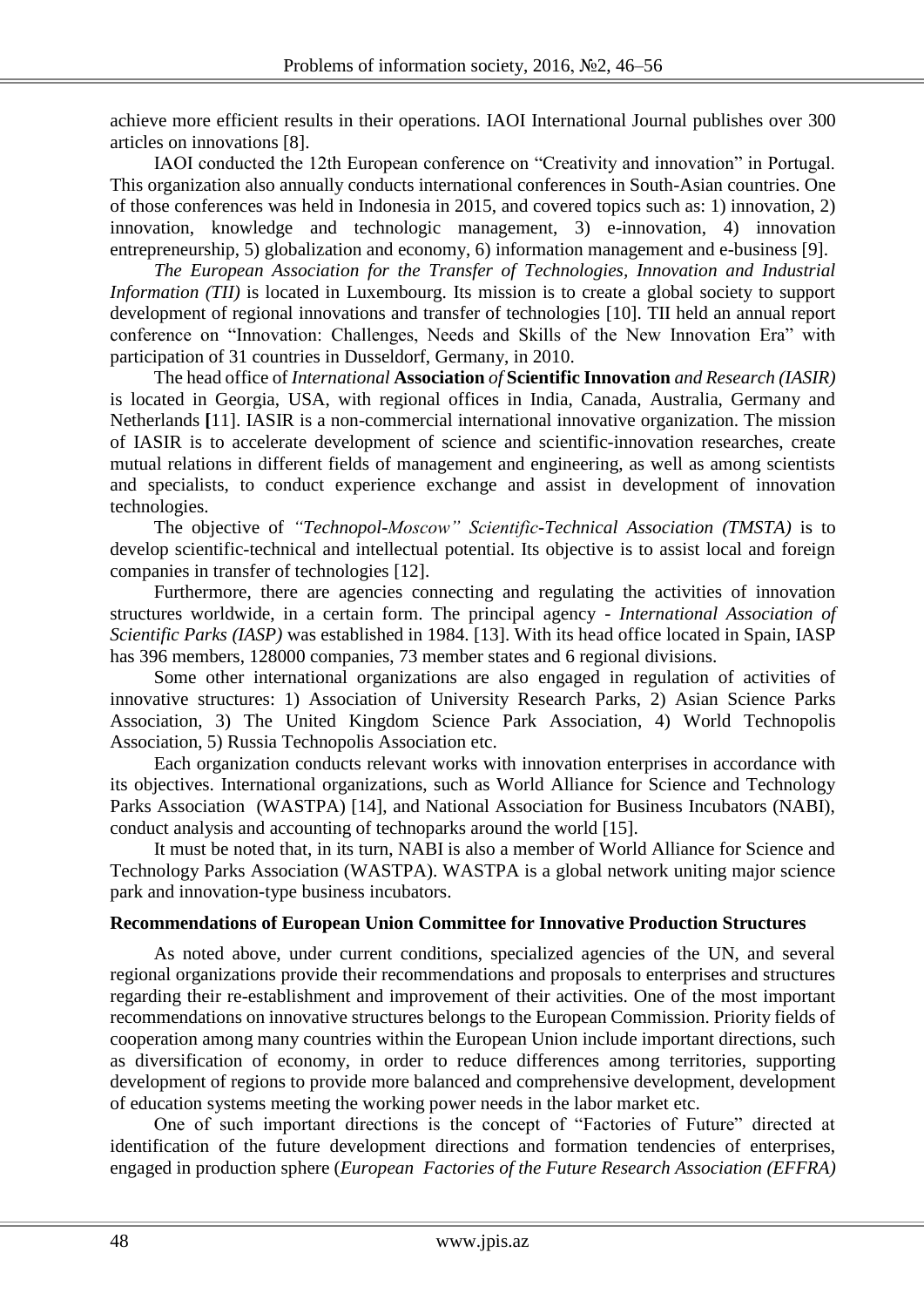*Factories of the future FOF*) [16]. The essence of the concept adopted by the European Union Commission is to provide recommendations of future enterprise's structure and activity. In this concept, manufacturing is indicated as the main condition for solution of major social problems. The importance of manufacturing potential of an enterprise is justified, and the directions for increasing the manufacturing capabilities of an enterprise are described.



Figure 1. Development directions of future innovative manufacturing enterprise[16]

Specific directions were given priority in information map developed on the basis of the action plan of "Enterprise of future" (Figure 1) [16]. Several directions were included in the research priorities of enterprises of future, such as: 1) sustainable production (environmental safety, economic development, social safety), 2) capabilities of ICT in intelligent manufacturing (intellectual, virtual and digital enterprises), 3) high-quality manufacturing (adaptive equipment, accurate manufacturing, tools of planning and modelling of manufacturing, non-waste technologies), 4) employment of new materials in production (science- and technology-intensive, small-scale) and etc. [17]. Overall, the solution of all social problems in Europe hinges on various factors. Hence, great attention is devoted to state-private sector cooperation at the level of European Union Commission. The primary goal of "Europe-2020" is the achievement of economic sustainability, the expansion of intellectual capacity and the comprehensive development [18-20]. For this purpose, the program of complex measure must be developed and carried out in various directions such as: 1) 75% of work force must be between 20-64 age years; 2) the increase of share of state and private sectors in investments devoted to regional development; 3) the achievement of favourable climate and energy changes; 4) the reduction of the level of environmental pollution; 5) the increase of energy volume obtained from renewable energy sources.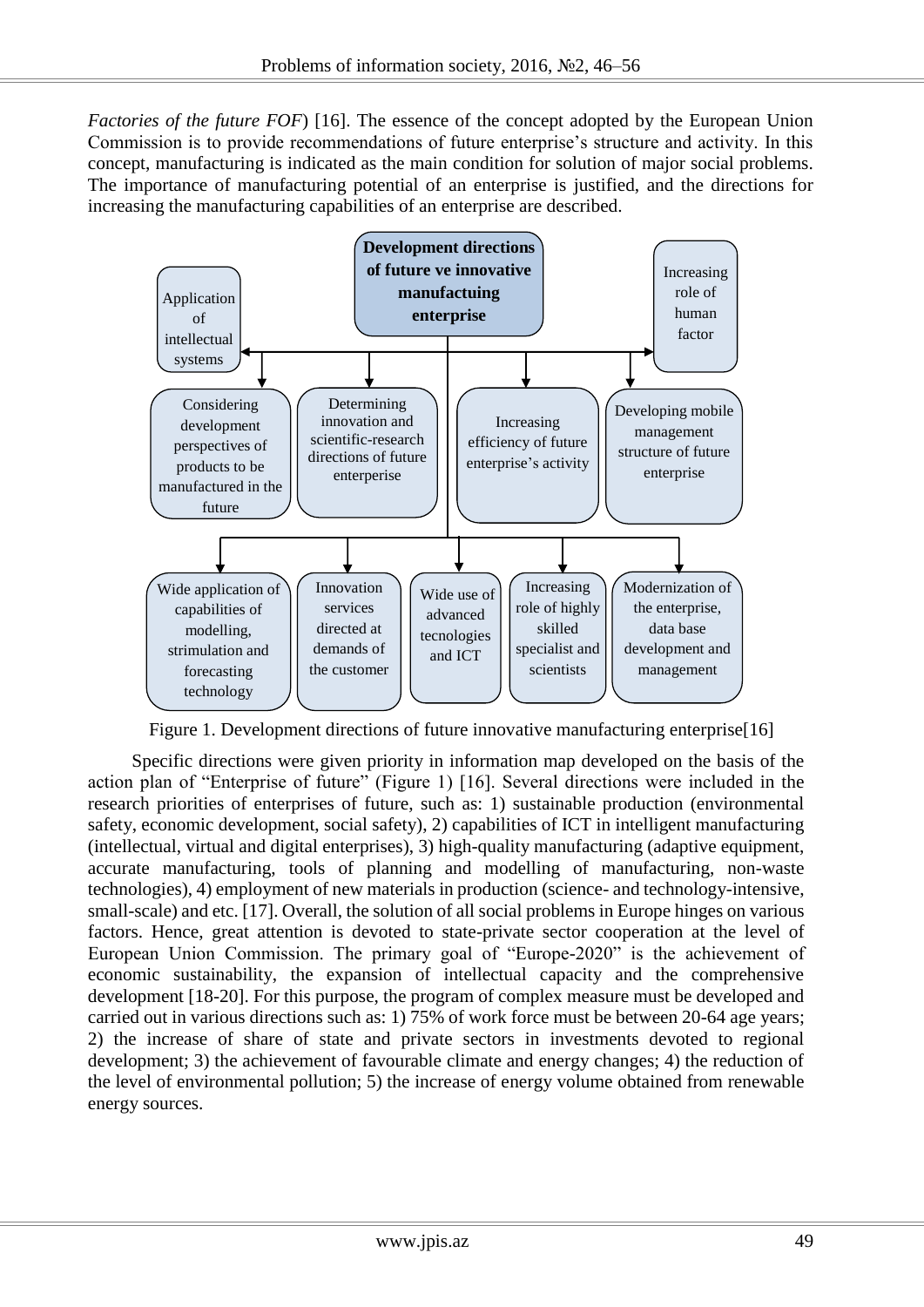### **Innovative trends in state and private sector cooperation**

The state and private sector cooperation must lead to the achievement of the same direction and same purpose of general and specific goals in the future. Untill 2030, large-scale tendencies in the production, under the cooperation of state and private enterprises, must be considered (Figure 2).

Several long-term broad trends are envisioned in "Vision for the future – 2030". Particularly, below-mentioned four long-term trends must be considered for the conduction of necessary integration of manufacturing process in Europe [21]:

1. *The natural development of enterprise must be based on "green" and sustainable economy.* The consumption of energy resources must be small-scale, clean and "green". Resource scarcity in manufacturing must be eliminated, the sustainability principle of employees and material assets must be followed in manufacturing processes [16].

2. *Manufacturer must be in constant contact with consumer in the enterprise.* The manufacturing must be organized in accordance with interests and demand of corresponding cities and the surrounding districts, as well as the consumers. An enterprise must be integrated into the living environment. The measures oriented to manufacturing must be oriented to the integration of customers.



Figure 2. Innovative tendencies affecting the structure of manufacturing [16]

3. *Enterprises must be chainwise linked.* The main goal of manufacturing is the achievement of high level of competition (solid, flexible, rapid and changeable). European manufacturing system must consist of individual, design-oriented and mass-produced specific products. The integration of product and technological processes must be chainwise linked based on cooperation from simple to complex.

4. *Brain centers must be established within enterprise.* Employees must participate in the processes oriented to modelling and visualization. The role of ICT must be increased in product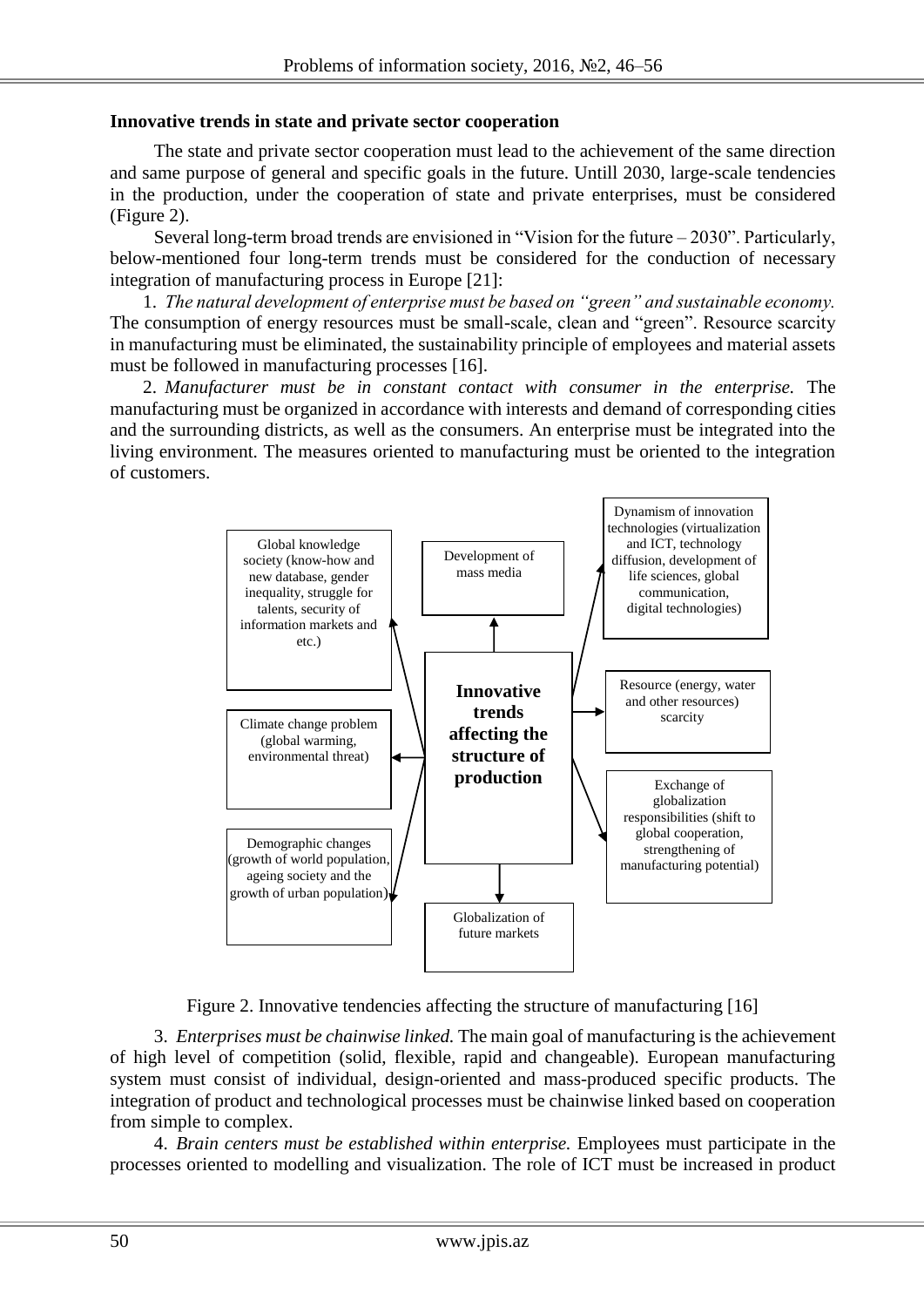manufacturing, and the advancement of education level of workers with different degree of specialization. Work and wage system corresponding to decent living standards will lead to balanced regional development. The knowledge development will facilitate the high-level management of economic processes and financing. Those trends will substantially affect the structural changes in all fields of production.

# **Opportunities and problems of enterprises of future**

In general, as a result of interest, attention and care, oriented towards the concept of future development of enterprises, "Enterprise of future" International day is annually celebrated on the 19th of May. Recently, scientific-theoretical analysis and discussion of the concept of future development of enterprises has taken place in the scientific conference held in Warsaw (Poland) on 19th of May, 2015, with the participation of representatives of 71 countries [22]. This conference was organized by the European Network of Enterprises, National Center of Research and Development, European Research Program and other well-known international and regional organizations and scientific-research bodies. Regarding the broad trends of the Concept of Vision of the Future-2030, it can be mentioned that European manufacturing sector must go through innovative changes till 2030. For this purpose, the following must be established in high-priority scientific-resarch and innovative sectors: 1) advanced manufacturing processes, 2) adaptive and smart manufacturing systems, 3) electron, virtual and resource-efficient enterprises, 4) joint and mobile enterprises, 5) human-brain centered manufacturing, 6) customer-oriented manufacturing. Alongside with various issues, the prospects of ICT application in manufacturing were discussed in the conference dedicated to the prospects of implementation of ICT [17]. It was specifically mentioned that main capabilities of ICT are various and as following for improvement of manufacturing systems at different levels:

1) *Intellectual enterprises* must be modified in accordance with the requests of flexible manufacturing and customers. The goal of this process is to achieve the automatization, better control and the optimization of processes within an enterprise. Main tools include the use of program software, laser, intelligent technologies and etc. in construction of infrastructure of enterprises. The productivity of enterprise is carried out in different directions in such situation: 1) less waste, 2) less energy consumption, 3) reduction in time of market access, 4) quality improvement and etc.

*2) Virtual enterprises* pay attention to the global network of manufacting and logistics, value generation, and the advancement of the efficiency of management of global manufacturing network. In order to provide the increase of product value, the efficient use of ICT, development of product and service systems, and the effective management of varying production situation must be achieved. One of the goals of this process is the management of procurement chains and the generation of new value by integrating goods and services. Process tools include the complex integration of program software, the management of distributed enterprise assets, as well as the development of new business models.

3) *In digital enterprises*, ICT is implemented during the design of larger production and management of product lifecycle, knowledge collection and management, the application of mutually conforming models for products and processes, design works, and the management of lifecycle. Primary tools include software, product testing, the processes till product manufacturing and utilization [23].

Regarding the production capabilities and problems of enterprises of future, it must be mentioned that the products of enterprise of future must be more competitive, environmentally clean and of high-quality. The production must possess economic, social and environmental sustainability for the manufacturing of such products. Main innovative manufacturing technologies and software systems must be developed and implemented in enterprises of future. Scientific-research and innovative priorities of an enterprise must be specified. Primary production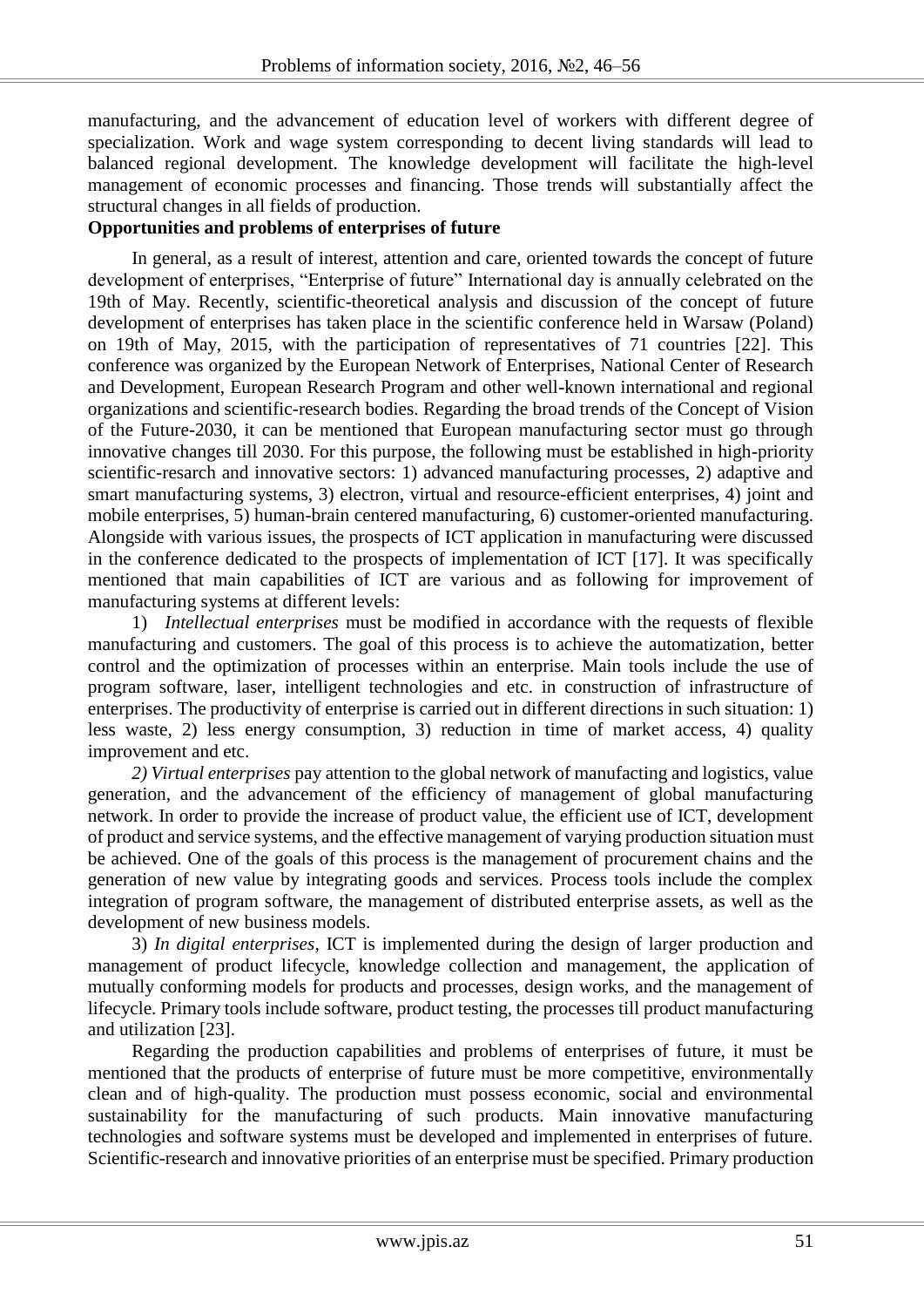processes of enterprise must be based on advanced tendencies and systems, and its effective organization on innovative scientific research.

### **Management technologies of the performance of enterprises of future**

The priority must be given to the manufacuring of innovative products by means of development and application of specific control and monitoring systems, adaptive and intellectual systems during production processes.

The following must be taken into consideration during the manufacturing of adaptive and smart manufacturing devices, system parts and equipment [24-26]: 1) technologies and robots with dynamically changing configuration, 2) stepwise formation of creative mind in support for the use of technologies and robots, 3) the maintenance of safety in technology and robot manufacturing and the enterprise of necessary cooperation for mutual links of production, 4) the use of smart technologies and robots in expansion of flexible manufacturing, 5) maintenance of new technologies with effective structure of adaptive and developing enterprises, 6) effective use of manufacturing machines with new structure and resources necessary for high-tech manufacturing, 7) application of nano-technologies in maintenance of precision of micro- and macromanufacturing equipment, 8) application of multidisciplinary technology in manufacturing and services.

In order to achieve dynamic development in manufacturing enterprises, the automatization of enterprise manufacturing must be carried out. For this purpose, formation of dynamic, flexible and intelligent management systems is required for the management of manufacturing. At the same time, monitoring system must be established in manufacturing [16].

In order to solve the problems of existing problems of future enterprises with help of innovation and ICT, the following must be taken into consideration: 1) cooperation in design, technology and services sectors, 2) security issues of information exchange, 3) monitoring of visual tracking of resource flow, 4) dynamic modification of orders, 5) detection of risk potential, 6) elimination of asymmetric distribution of information managing the lifecycle of final products, 7) consideration of complexity of resource provision. The application of cloud technologies and ICT tools is inexcapable in enterprises of future. The rich practice existing in enterprises must be used, and the integration of real roduction resources must be carried out [27, 28].

Enterprises of future must also benefit from the most advanced technologies as digital, virtual and resource-saving, effective enterprises. It is necessary to employ intelligent systems for the advancement of reliability of manufacturing systems. A production cycle must be managed integratively in high-tech production enterprises. The monitoring and management of production, services and resources must be carried out in enterprises of future. Decisions must be made based on the analysis of high-level and competitive models for the improvement of product quality in enterprises. In some cases, production risks must be assessed and models of module type required for rapid adaptation of enterprises must be developed when necessary.

## **Intellectualization of management and production processes of enterprises**

Development concept of enterprises takes into consideration the intellectualization of management, as well as production and services processes. Basically, automatization of production and services processes, and the application of intellectual system in that field, preconditions for the design management , intellectualization of planning, quality, services, diagnostics, procurement and etc. on intellectual grounds. Eventually, primary stages of management are carried out in intellectual form. Management of production processes based on new knowledge and technologies possesses specific features in accordance with the type of system and product, organizational structure, material reserves, information resources and systems. Several features such as technical and administrative management, processing of meterials, services, support,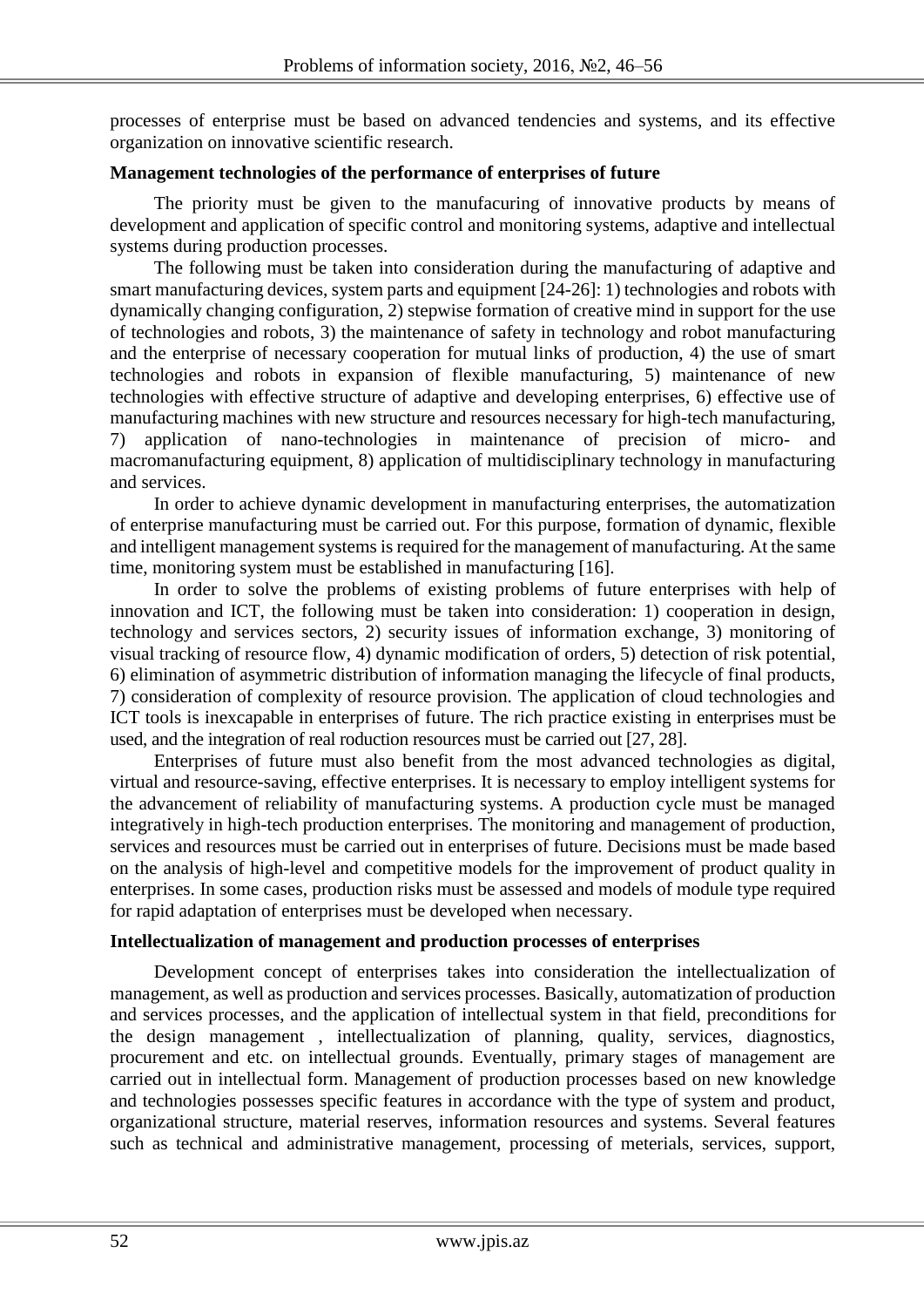security, innovative environment, automatization, program administration, various scalability, configuration capability, modernity and adaptivity pertain to production system [23, 29].

| Assessment factors of human role in innovative<br>enterprises of future                                 |                                                                                                      |
|---------------------------------------------------------------------------------------------------------|------------------------------------------------------------------------------------------------------|
| Application of e-learning methods in<br>manufacturing and education                                     | Intellectual production of specific products                                                         |
| Establishment of modern information model<br>in science learning                                        | ICT-based solution of environmental<br>production process of products                                |
| Sustainable adaptation of the level of                                                                  | Specific purchase sources of innovative<br>products                                                  |
| automatization to work places                                                                           | Sustainability of modelling of products and<br>services                                              |
| Development of modern models in mutual<br>relations of employees and technologies in<br>product systems | Calculation and evaluation of value of<br>technological products                                     |
| Application of comfortable interface systems<br>for employees in dynamic work conditions                | Product development in manufacturing<br>center with Customer request                                 |
| Modern technologies for monitoring and<br>analysis of human activity                                    | Compliance and assessment of quality of<br>customer-oriented product manufacturing<br>with standards |
| Use of primary ICT tools for attraction of<br>young and old generation to production                    | Innovative management of creative scientific<br>potential in manufacturing process                   |
| Employment of intellectual enterprise and<br>production technologies                                    | Effective distribution of financial assets<br>within enterpise                                       |
| Increase of customer-oriented service and<br>product manufacturing                                      | Efficient user of resources and investments<br>attracted to research and innovations                 |

Figure 3. Assessment factors of human role in innovativeenterprises of future

The application of automatization tools attracts broad attention in production systems particularly. Alongside with digital enterprises, digital products, engineering and management in digital environment, management of product lifecycle in global network environment, the application of intensive communication technologies in real-time period, intellectualization in production-procurement chain, ICT security and etc. problems are attempted to be resolved. High energy efficiency and productivity can be achieved by means of achievement of ergonomical human-computer interfaces, flexible management of working time, the integrity of science, education and training with support of ICT, scientific modelling of the process, development of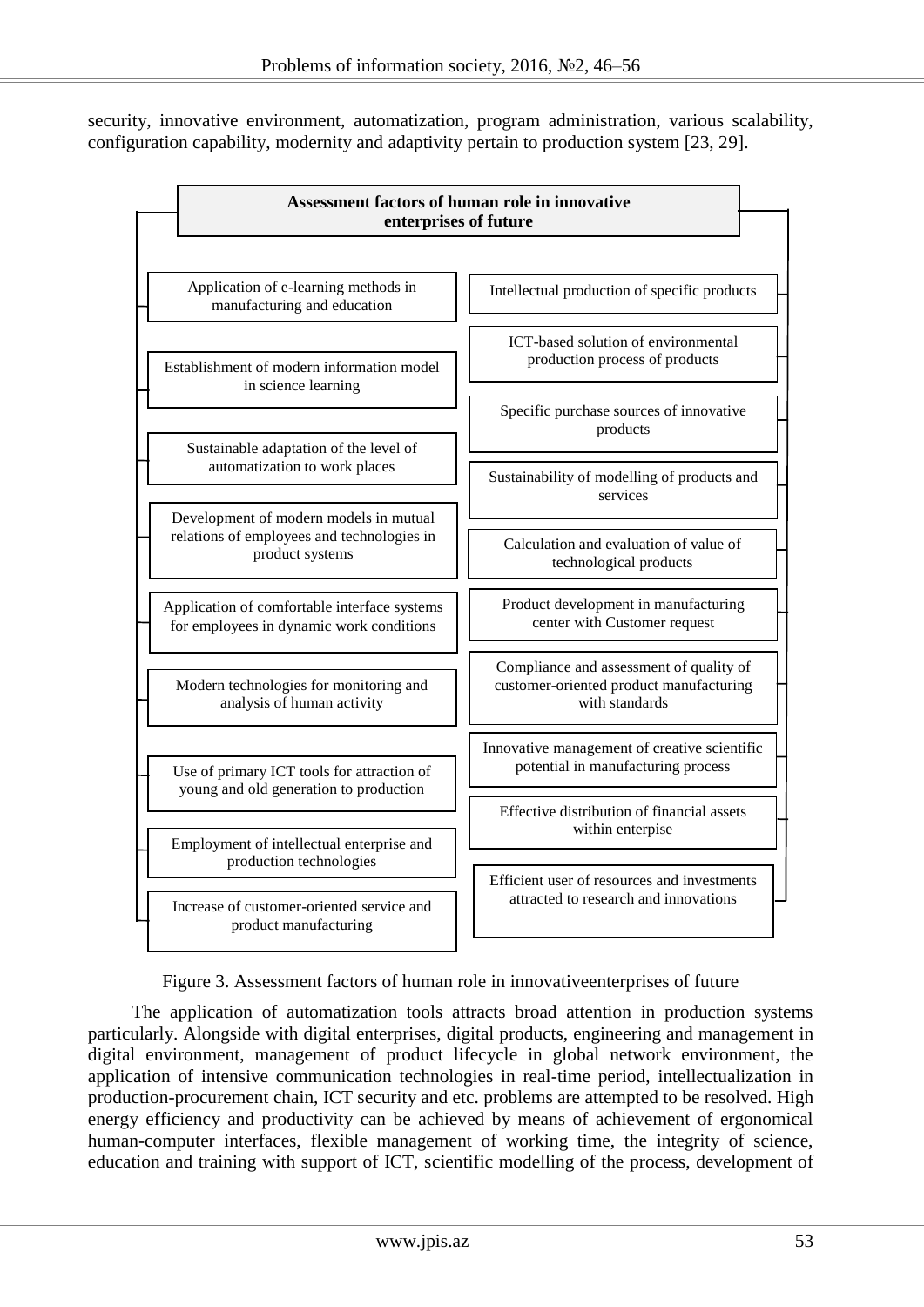individual production solutions, the flexibility of marketing process and the application of distant production and intellectual technologies [17].

The development of strategic management system, management of technological manufacturing, enterprise and management of production system, development and management of enterprise's strategy, and necessary integration of existing tools and methods must be implemented for comprehensive and mobile management of enterprise and resources. The following can be attributed to the main outcomes expected in automatization and intellectualization of production processes [17, 30]: 1) direct economic impact on innovations and resarch in production; 2) support for development of small and medium enterprises; 3) support for conduction of scientific results applied in several industrial sectors; 5) manufacturing of a market-competitive product; 6) enterprise of cooperation among scientific and industrial fields; 7) orientation towards European manufacturing, enterprise of tight links with regional clusters; 8) the increase in share of sales of Europen manufacturing equipment; 9) the achivement of environmental and economic priviledges due to the use of new technologies and etc.

Several primary aspects must be considered for the management of the role of human and work place in innovative enterprises of future [16, 31]: 1) how people work and learn; 2) mutual relations of humans with technology; 3) human contribution to production value and etc. (Figure 3).

The efficiency of innovative enterprises can be achieved through the acceleration of the formation of intellectual and creative human potential, the increase of effectiveness of the structure and dynamics of innovative personnel potential, advancement of professional staff training, intellectualization of the level of management of human resources, the provision of participation of experts in conduction of scientific-innovative research, and the increase of the participation level of human potential in innovative management of enteprise performance and decision-making by developing social-cultural and public activities of human resources.

## **Conclusion**

While the economic development of a country in modern world is mostly achieved through innovations, one of the primary goals of the society and economy is considered to be the enterprise of innovative structure of new type which is the driving force of economic development. Corresponding strategic principles, goals, obligations, priorities and etc. must be indicated in national strategies and state programs determining the specific aspects of any country's development directions in a specific situation. Alongside, several measures must be specified regarding the formation and implementation of action mechanisms of those structures. General strategic principles and priorities existing in international practice must be taken into consideration in this case. The goals of enterprise of innovative bodies and the base principles of their performance must be determined in these conceptual documents. Organizational, functional forms, features, as well as the main characteristics of those have been specified. In innovative bodies, the issues such as the implementation forms and types of innovations, innovation stages and periodicity are clarified. Corresponding measures must be carrried out regarding the development and implementation of modern management mechanisms and systems.

As observed, the issues of development of diversification and modernization related to innovative structures, posed at international level from scientific-theoretical, technological and methodological point of view, facilitate the accurate specification of innovative criteria and parameters in management processes in those structures. This process creates new opportunities for the expansion of innovativeness, the selection of more favorable development options, and the efficient commercialization of scientific-research activities. The consideration of international and regional recommendations in new economic situation leads to the acceleration of integration processes and efficiency increase of the production-service processes.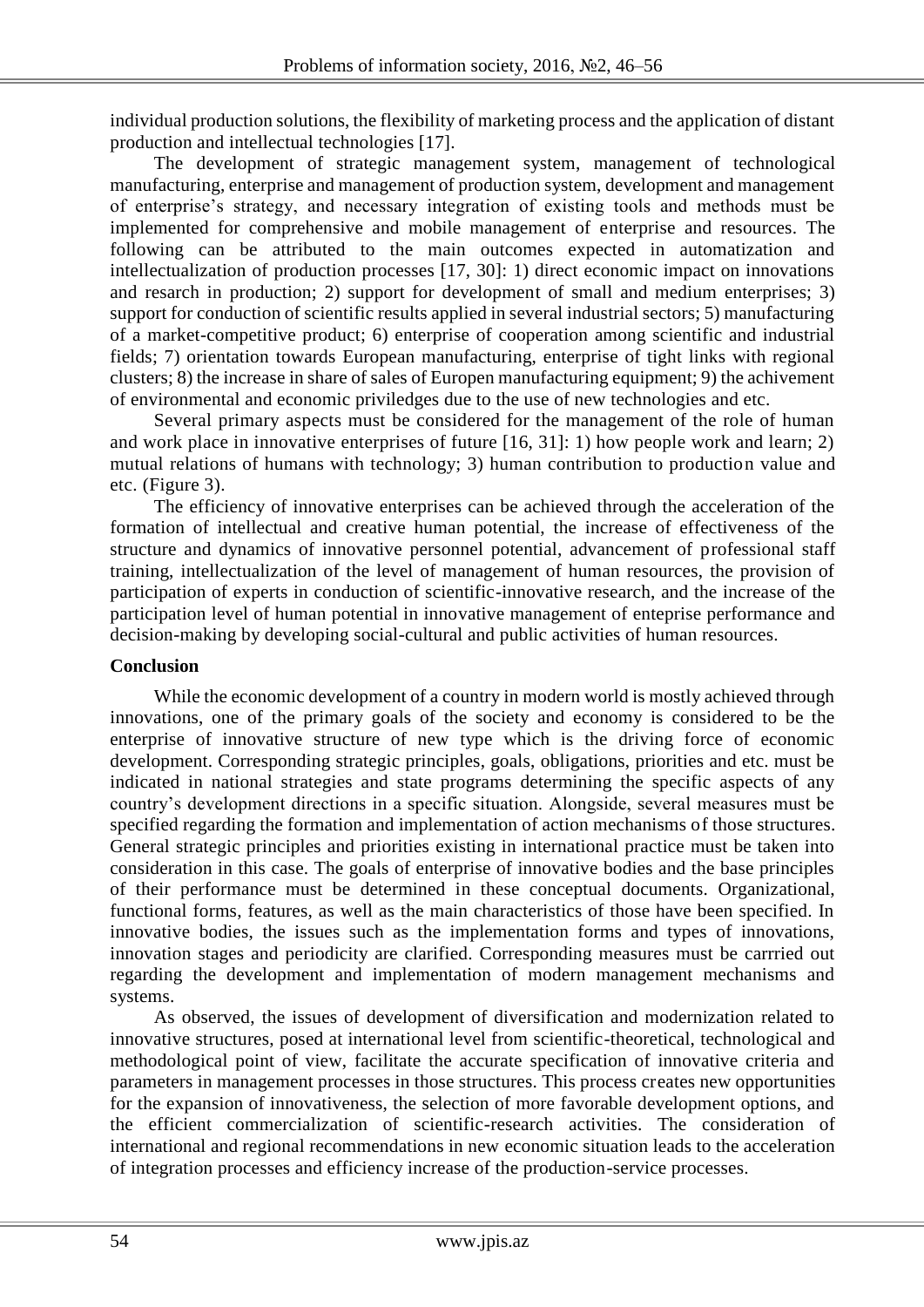# **References**

- 1. Musayev A.F. Innovation economy and tax stimulation. Baku. "Azerbaycan Universiteti" Press, 2014. 184 p.
- 2. Alguliyev R.M., Aliyev A.G., Shahverdiyeva R.O. The content of innovations and structural analysis of their features in the formation of information economy // Life Science Journal 2014,11(12), p. 119-125
- 3. United Nations University. Maastricht Economic and Social Research Institute on Innovation and Technology, http://www.merit.unu.edu
- 4. United Nations Economic and Social Council, https://www.un.org/ecosoc/en/
- 5. United Nations Conference on Trade and Development, http://unctad.org/en/
- 6. http://www.economy.gov.az
- 7. United Nations Development Program, http://www.undp.org/innovation2014.
- 8. International Association of Organizational Innovation, http://www.iaoiusa.org
- 9. <http://www.ijoi-online.org/call-for-papers.html>
- 10. Association for the Transfer of Technology, Innovation and Industrial Information, http://www.tii.org
- 11. International Association of Scientific Innovation and Research, http://www.iasir.net
- 12. Research and Technical Association "Technopol-Moscow" http://www.technopolmoscow.com/ru
- 13. International Association of Science Parks and Areas of Innovation, http://www.iasp.ws
- 14. World Alliance for Innovation. http://www.wainova.org
- 15. National Business Incubation Association (NBIA), https://www.inbia.org
- 16. European Commission. Factories of the future multi-annual roadmap for the contractual PPP under Horizon 2020. Prepared by: European Factories of the Future Research Association (EFFRA) a Manufuture İnitiative, http://www.ec.europe.eu European Technology Platform (ETP) for Future Manufacturing Technologies: ManuFuture, http://www.manufuture.org/manufacturing
- 17. Sibalija T. Intelligent Manufacturing: Challenges and Trends / Conference Factories of Future for Thailand, Bangkok, 15-16 January 2013, pp. 2-5.
- 18. European Commission Innovation Union A pocket guide on a Europe 2020 initiative. Research and Innovation, Luxembourg, Publications Office of the European Union, 2013, 16 p.
- 19. Digital Agenda in the Europe 2020 strategy, <https://www.ec.europa.eu/digital-agenda/en/digital-agenda-europe-2020-strategy>
- 20. [Enterprise](http://een.ec.europa.eu/) Europe Network, http://www.effra.eu
- 21. Peltomaki A. Innovation in European Manufacturing. Manufuture 2013. View on Horizon 2020: sustainable re-industrialisation of Europe / European conference for Engineering industry and research, Vilnius, 6-8 october 2013, pp.37-39
- 22. International Networking Day on Factories of the Future and H2020 "Factories of the Future" Brokerage Event, Warsaw, 19 May 2015, http://www.fof2015.eu
- 23. Westkämper E. Digital and Smart Factories. Manufuture 2013. View on Horizon 2020: sustainable re-industrialisation of Europe / European conference for Engineering industry and research, Vilnius, 6-8 october 2013, pp. 115-118.
- 24. Musher S.L. Collaboration in Manufacturing through Collaboration in Innovation. Manufuture 2013. View on Horizon 2020: sustainable re-industrialisation of Europe / European conference for Engineering industry and research, Vilnius, 6-8 october 2013, pp. 43-46.
- 25. Herbert B.V. The role of Manufacturing for the European Economy / Manufuture 2011 conference. "West and East Europe in global High Added Value manufacturing – facts of today and challenges of tomorrow", Wroclaw, 24-25 October 2011, pp. 7-9.